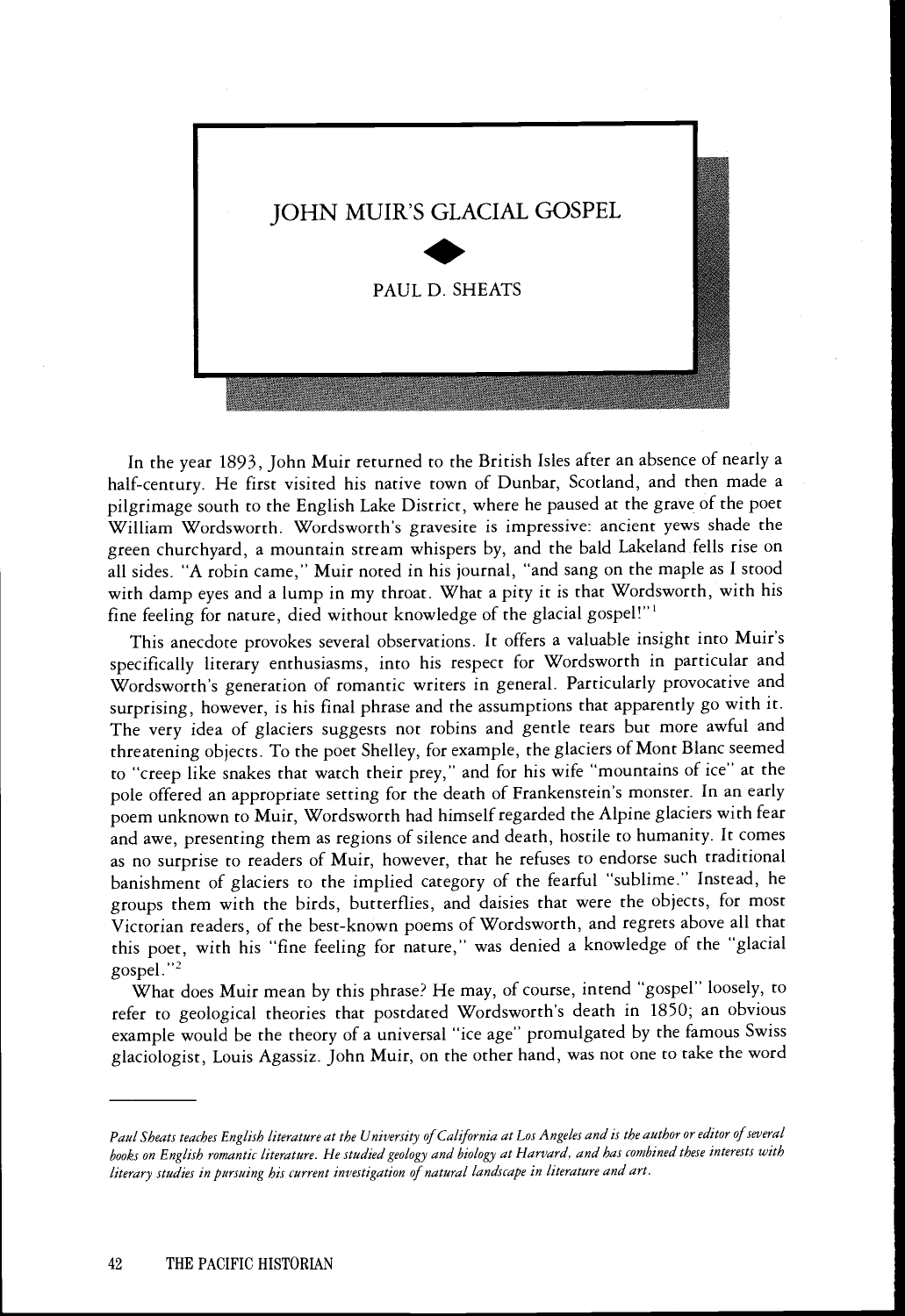"gospel" lightly. As a boy he had been forced to memorize every word of the four Biblical Gospels by his father, whose Calvinist faith placed an ultimate and usually grim stress on the word of Scripture. As the elder Muir frequently reminded his offspring, the Word alone stood between them and eternal fire, and as a preaching elder of the Disciples of Christ he probably went on to emphasize the revolutionary power of the Gospels, opposing them to the Law of the Old Testament as the spirit opposes the letter, the new the old, life death.<sup>3</sup> Given the intensity of this Biblical education and the gravity of the moment, it is likely that Muir intended the word 'gospel" seriously: glaciers, like the glad tidings of the Biblical Evangelists, are the vehicles of a new, divine dispensation.

It is this secondary possibility - that Muir interpreted glaciers themselves as a kind of gospel - which this article explores. His early glacier-writings offer striking examples of an intensely moral vision of the ancient glaciers ofYosemite, and also of the interpretive posture they called into being, of a Muir who merged the assumptions of the natural scientist with those of the evangelical preacher, the observer with the believer. It may well have been his Yosemite glacier work that shaped his own personal vocation, that of a preacher of the 'gospel" of God's wilderness. Before looking at his conception of glaciers, however, we may briefly recall the circumstances that led him to study the ancient ice-streams of the Sierra Nevada. We may easily forget that when Muir came to California, in 1868, he brought with him a geological training that was by no means unsophisticated. He had studied geology, among other sciences, at the University of Wisconsin, where his instructor was Ezra Slocum Carr, the husband of his dear friend and correspondent, Jeanne Carr, and a former student at Harvard of Agassiz.<sup>4</sup> It was probably at Wisconsin, long before he saw the Sierra, that Muir became an advocate of the "ice age" theory, and on Carr's field trips through the glaciated landscape around Madison, he would have learned the elements of practical glaciology  $-$  the methods Agassiz had used, for example, to measure the movement of the great glaciers of the Bernese Oberland. Little survives in Muir's writings, however, to suggest that such training was particularly significant to him until his first extended look at the glaciated landscape of the Sierra in the summer of 1869.





Professor Ezra Slocum Carr. It was through Carr's geology courses, his class field-trips over the glacial landscape of Wisconsin, and his personal library that Muir developed his interest in and advanced knowledge of geology, and glaciers in particular.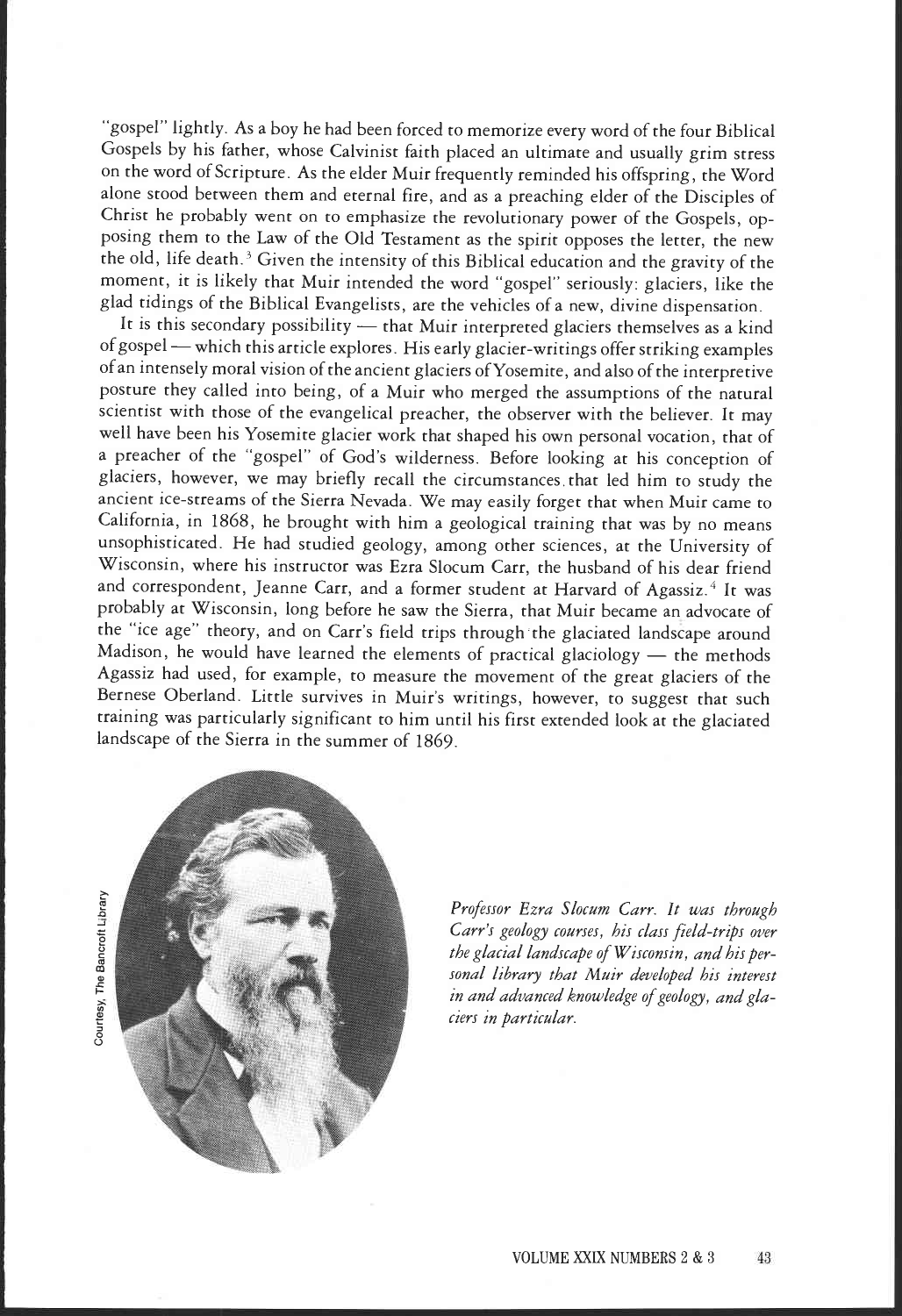Louis Agassiz, the prominent European naturalist and world-famous the scientist, came to America in 1846. The following year he established himself in Boston and joined the faculty of Harvard University as chair of zoology and geology at Lawrence Scientific School. Although Muir and Agassiz corresponded, they never met. On the occasion that Agassiz was in California he was too aged and ill to visit Muir in Yosemite, and Muir was too involved in recording the movement of his glaciers to spare the time to travel to San Francisco.



The published account of Muir's first summer in the Sierra is regarded by many as his finest book, an ecstatic celebration of both a mountain landscape and a mountain self. The book also suggests, however, that the trip stimulated his interest in glaciers. High on the Mono Trail near Tamarack Creek he recognized signs of glacial action - "erratics," strangely isolated boulders, "still and deserted," that glacial ice had brought from afar. Remembering Moses' words in Exodus, he described them as "strangers in a strange land," a phrase he had echoed a year earlier when describing his own lonely wanderings in the American South.<sup>5</sup> Nearby he found glacial striations, parallel scratches recording the movement and direction of the vanished glacier, and glacial polish, "a strange, raw wiped appearance" where the granite had been smoothed and polished by the great weight of ice. All of this, he noted, was "a fine discovery."6 As his party moved still higher we find Muir excitedly recognizing other glacial phenomena - glacial lakes, glacial meadows, various types of moraines - and see him in the act of forging hypotheses that would become central tenets of his published research - a grand Tuolumne Glacier that overrode the Tuolumne-Merced divide and descended into Tenaya Canyon, for example, or the startling fact that Yosemite Valley itself once brimmed with ice. On July 14, as he crossed Yosemite Creek, he looked longingly north, toward the glacier-scoured granite of its upper basin:

Up towards the head of the basin I see groups of domes rising above the wavelike ridges.... Would that I could command the time to study them!... Its glacial inscriptions and sculptures, how marvelous they seem, how noble the studies they offer!

If this account in fact reflects his thought at the time, Muir seems to have sensed his destiny with some precision.<sup>7</sup> Within the year that spot would become the site of several of his most important glacial discoveries.

However clairvoyant he may have been, there can be no doubt that an immediate and powerful catalyst to his glacial work was his discovery, by April 1870, that the eminent State Geologist, Josiah Whitney, had made a blunder of colossal proportions in denying the glacial origin of Yosemite Valley, a blunder Muir must have felt he was born to set right. Through 1870 he labored to amass contrary evidence. By August, for example, a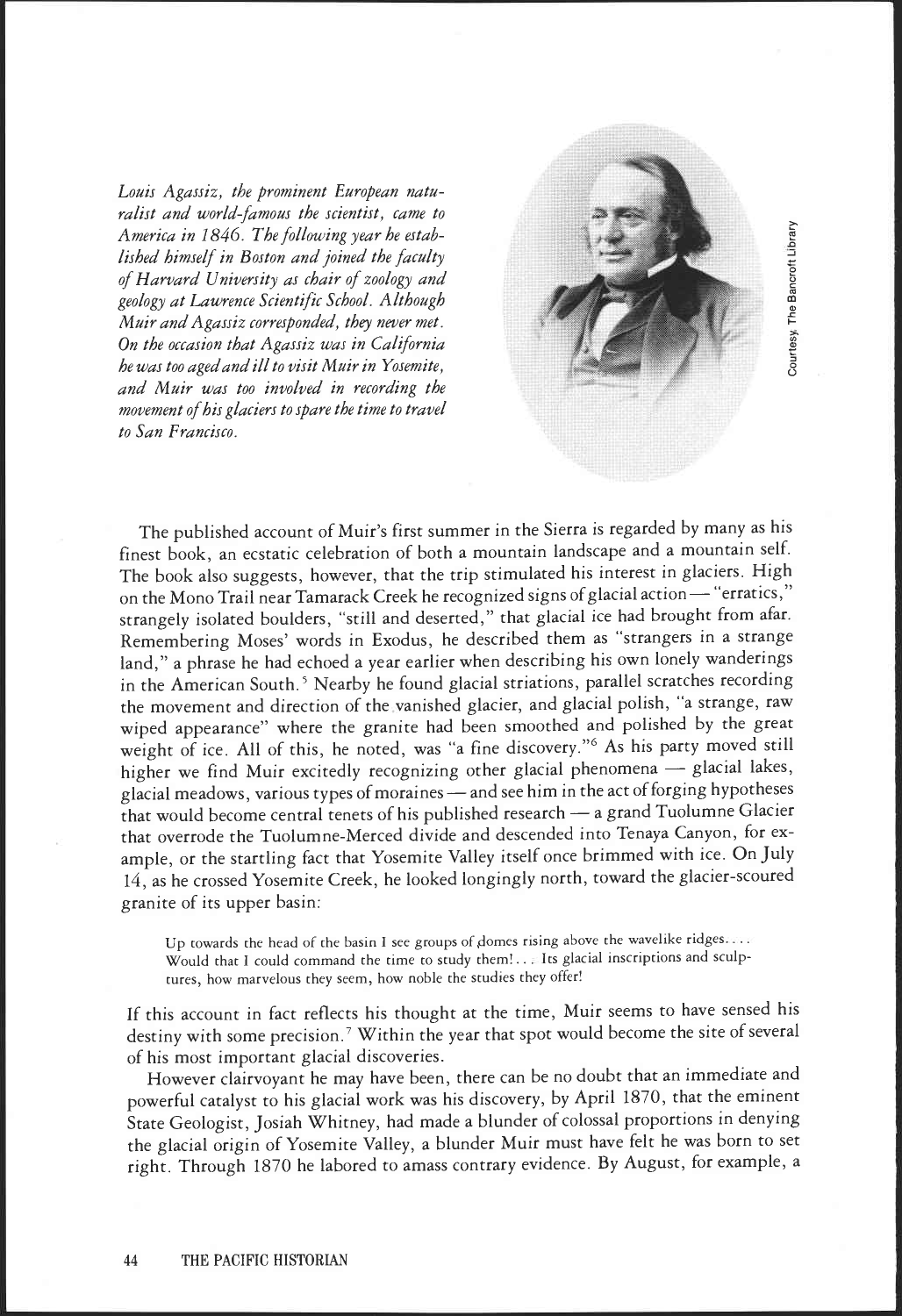newly identified medial moraine beneath Half Dome helped persuade a potential ally, Joseph LeConte, that "a glacier once filled Yosemite."8 The following year, 1871, saw the discovery of what he described to his new friend Emerson as a "magnificent truth" unambiguous evidence that a hitherto undetected tributary glacier had flowed south through Yosemite Creek basin into the Valley. Muir's explorations of this basin, where he had sensed his destiny two years earlier, bore fruit in December in his first article, a memorable study of the ancient glaciers that appeared in the New York Tribune. Days after he sent it off he made another discovery, of a small living glacier in the shadow of Merced Peak.



The backside of Half Dome in Yosemite Valley showing glacial marking.

A letter to Mrs. Carr in September suggests the intensity of this "ice work."

The grandeur of these forces and their glorious results overpower me, and inhabit my whole being. Waking or sleeping I have no rest. In dreams I read blurred sheets of glacial writing, or follow lines of cleavage or struggle with the difficulties of some extraordinary rock form Now it is clear that woe is me if I do not drown this tendency toward nervous prostration by constant labor in working up the details of this whole question. I have been down from the upper rocks only three days and am hungry for exercise already.<sup>9</sup>

Muir's commitment was total, even obsessive. You will not find in me one unglacial thought," he writes to Mrs. Carr in 1871, and in March, 1872, "I'm not going to die until done with my glaciers."1° At times he seems oppressed by the magnitude of the task, and disclaims any pretension to "grave science" or "exact research." He dismisses his work as "drifting," "methodless rovings."

This was my 'method of study': I drifted about from rock to rock, from stream to stream, from grove to grove. . It is astonishing how high and far we can climb mountains that we love.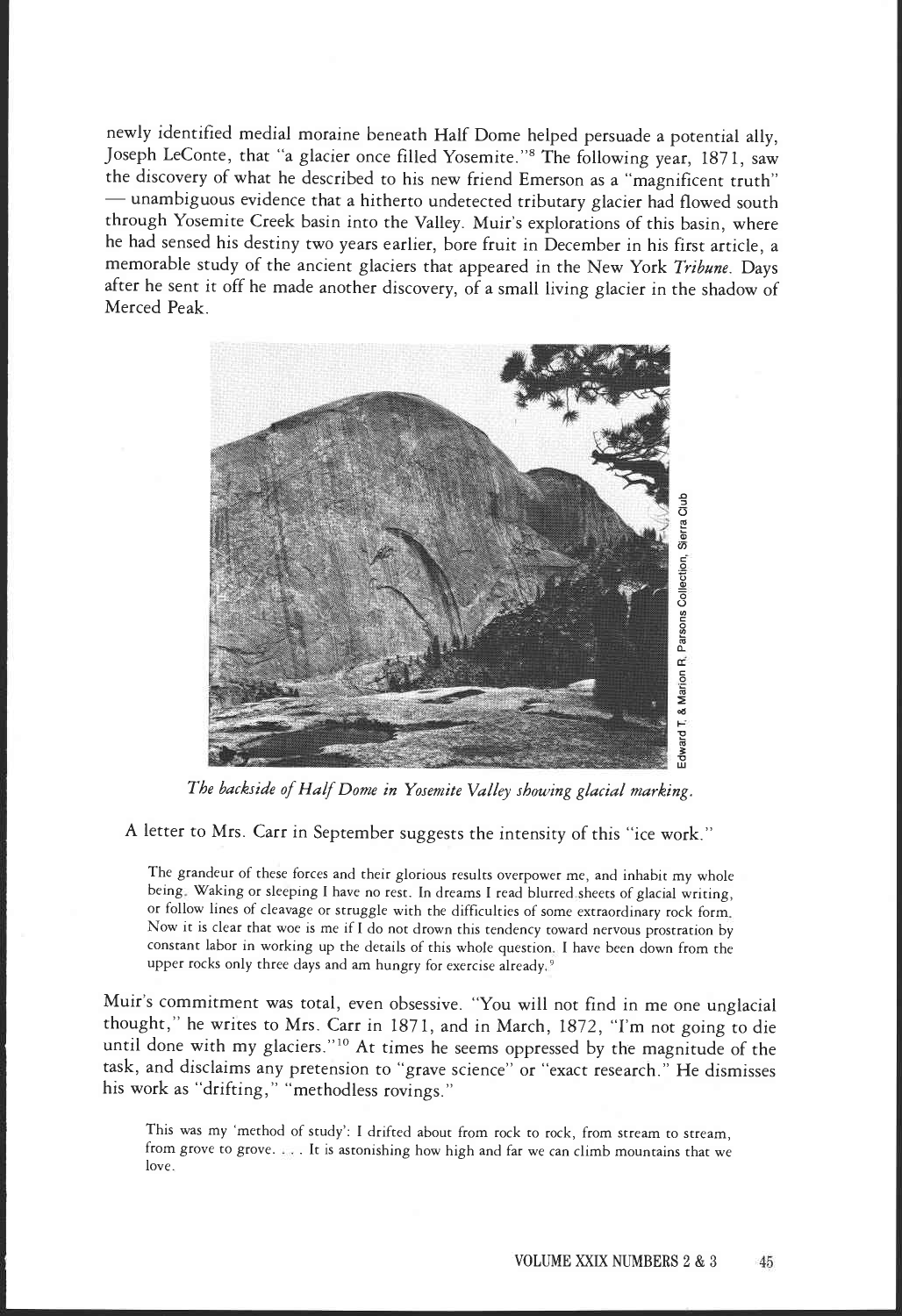Muir nevertheless asserts that his object is the discovery of truth, what he calls the 'true meaning and interpretation" of the Lord's mountains. He conceives as well of a serious methodology  $-$  "to spell out, by close inspection, things not well understood."<sup>11</sup> Repeatedly he emphasizes "close inspection": patient, exact, and intimate observation.

All depends upon the goodness of one's eyes. No scientific book in the world can tell me how this Yosemite granite is put together, or how it has been taken down. Patient observation and constant brooding above the rocks, lying upon them for years as the ice did, is the way to arrive at the truths which are graven so lavishly upon them.<sup>12</sup>

Muir does not simply examine the traces left by the ancient glacier; he imagines himself as the glacier in order to reconstruct its relationship to the rocks it shaped. Here and elsewhere, his objective is not a general theory of glaciation - he seldom follows John Tyndall, the English geologist, for example, in seeking a mathematical description of the physics of ice movement - but rather the re-creation of these very glaciers as they might have appeared to the senses:

I will brood above the Merced Mountains like a cloud until all the ice-rivers of this mighty system are fully restored, each in its channel, harmonious as a song. Do you say send us something about ice and lakes? . . . Bide a wee, I am not idle; you will hear some day around the South Dome, not the crash of worlds, but the crush of swedging, crevassing glaciers . . .<sup>13</sup>

Muir entered these words in his journal in October, 1871, shortly after he discovered a living glacier; he apparently addresses the scientific community, which he will convince by showing them, not the catastrophe proposed by Whitney ("the crash of worlds") but the ancient glaciers themselves, in all their "swedging, crevassing" reality. 14 About this time, in a less exultant mood, he wrote to Mrs. Carr that he would wear "tough gray clothes, the color of granite, so no one could see or find me but yourself."

Then would I reproduce the ancient ice-rivers, and watch their workings, and dwell with them.<sup>15</sup>

His goal is that of the artist and evangelist as well as the scientist. He seeks not only to elucidate causes, but to "reproduce" them, and to persuade his recalcitrant audience with a visionary force that is thus irresistible. His medium is the imagination, which he described a few years later as 'healthful and real," and we may measure his success both by the accuracy and point of his observations and the power and vividness of his prose. It is significant that his most forceful graphic writing at this time describes not the residual glaciers he discovered in 1871 but the ancient, invisible glaciers that were the beneficiaries of his geological art. 16

Geological results came quickly. By the summer of 1872 measurements of the movements of the Lyell and Maclure glaciers had provided what Muir's young helper, Merrill Moores, recalled as "the final and convincing proof' that the canyons of the lower Sierra were of glacial origin. 17 In that year and the next John Muir extended his studies across and along the range, and in 1874 published, at last, his seven-part Studies in the Sierra. Although the scientific assumptions behind this were in part mistaken - Muir neglected the role of water erosion in the pre-glacial period, for example, and mistakenly assumed, after Agassiz, the Sierra glaciers to be part of a continental ice sheet that reached the sea - he nevertheless succeeded in demonstrating the paramount role of ice in the creation of the Sierra landscape and, in particular, Yosemite Valley. His fieldwork remains remarkable for its extent and detail. As one of the discoverers of the Valley, Dr. Lafayette H. Bunnell, put it when balancing Muir's theory against Whitney's, "Mr. Muir has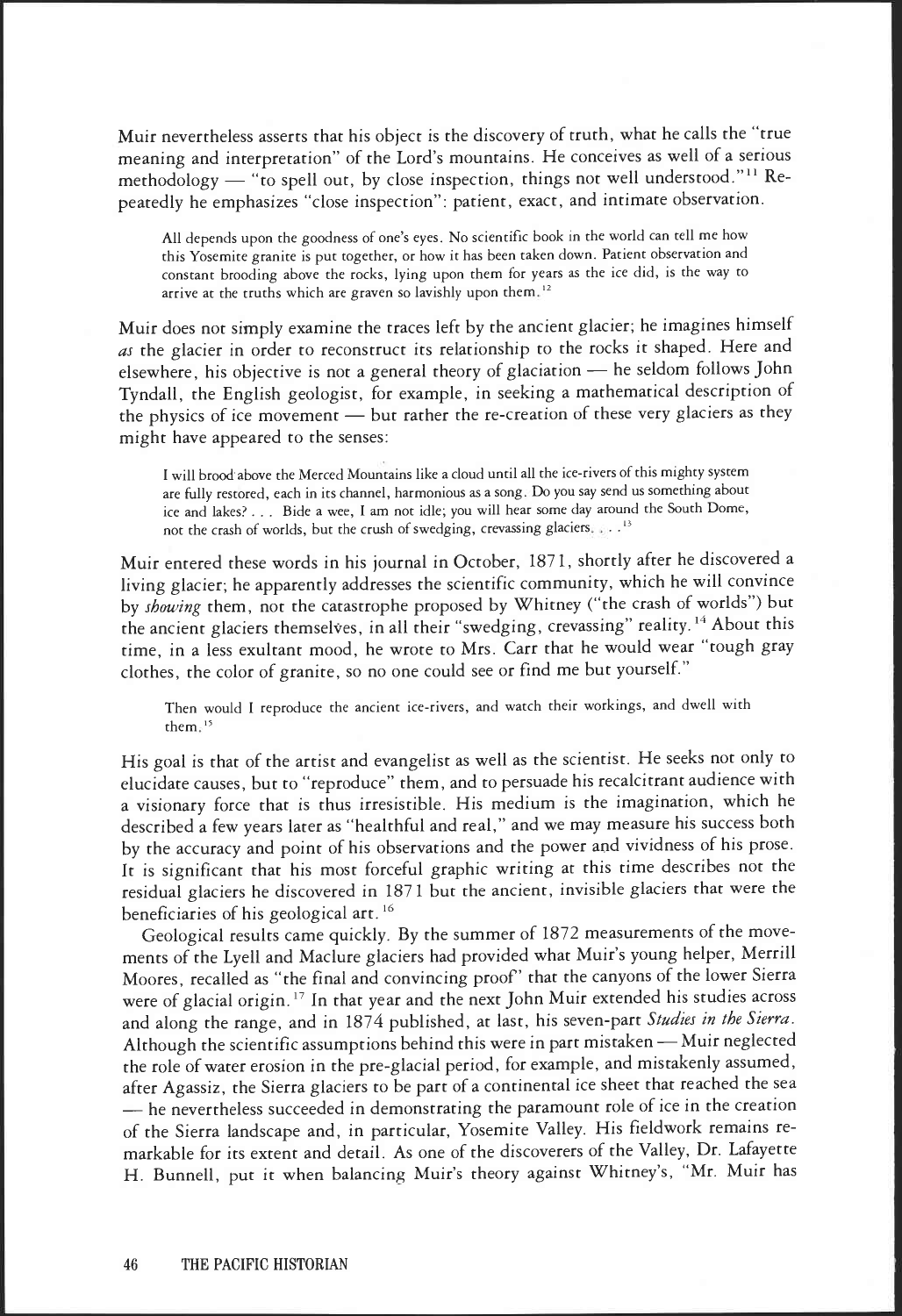

Three drawings by John Muir made to illustrate his point, "that there are many Yosemite valleys identical in general characters. . . ." And that, "all Yosemites occur at the junction of two or more glacial cañons." See Muir's Studies in the Sierra "Mountain Sculpture Origin of Yosemite Valley."

spent long years of study upon the glacial summits of the Sierra, and if an enthusiast, is certainly a close student of nature." 18 Other scientists commended him. Tyndall gave him an aneroid barometer and other instruments; Louis Agassiz praised his work, and was sent a copy of Muir's Tribune article by Mrs. Carr.<sup>19</sup> Muir's glacier-work established him within the scientific community as a serious and dedicated worker, a man to be taken seriously.

If we turn from Muir's passionate field-work to the vision of glaciers that at once resulted from and inspired it, we are struck by the religious, moral, and imaginative component in that vision. Muir sees the created world within the terms of natural theology and the so-called 'argument from design," which views nature as an expression of God's purposes, insofar as human reason can infer them from observation. In this he represents an interpretative tradition that in its modern form extends back to the late seventeenth century and the work of such 'physico-theologists" as the great John Ray. Louis Agassiz stood firmly in this tradition, as is suggested by his delight in calling glaciers "God's great plow."20 What distinguishes Muir's "glacial eye" is less its fundamental assumptions than the way it sees - the vivid detail, the religious and moral passion, the sensitivity to the witnessing power of nature, as it speaks forth the glory and love of God. In the case of glaciers, then, he decries the traditional literary emphasis on their fearful sublimity. An amusing example occurs when he responds to the infidelity to glaciers of his dear friend Mrs. Carr.

But glaciers, dear friend - ice is only another form of terrestrial love. I am astonished to hear you speak so unbelievingly of God's glorious crystal glaciers "They are only pests," and you think them wrong in temperature, and they lived in "horrible times" . You speak heresy for once, and deserve a dip in Methodist Tophet, or Vesuvius at least, 21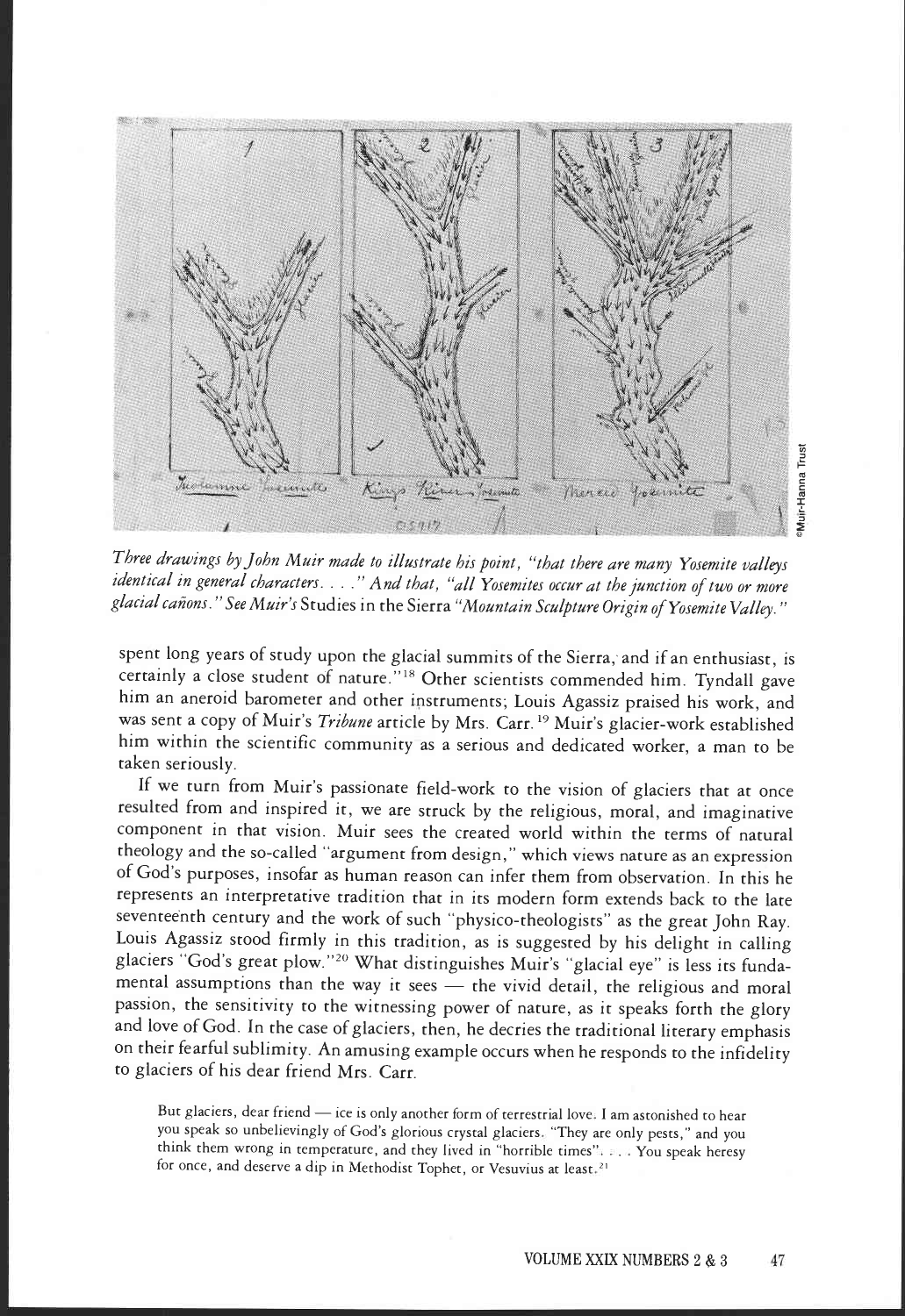In his more formal writing, as in his journals, Muir consistently stresses not the inhuman or 'horrible" qualities of glaciers but their power to create, as evidenced by the landscape they have left behind, and their power in present time to unify and harmonize that landscape. In both respects, glaciers take on for him the function of a gospel  $-$  they imply attributes of their Creator which were ignored or denied by competing theories, such as Whitney's catastrophism.

Muir's first assumption, that glaciers constituted creative agents of a creative God, emerges clearly from his account of the building of the range in which glaciers like the Biblical Gospels bring rebirth and renewal, a new earth if not a new heaven. Beneath their quiet surfaces they transformed what he supposed to be a largely featureless landscape into "the delightful variety of hill and dale and lordly mountain that mortals call beauty." As the ice receded, life followed in every form, "warming and sweetening and growing richer as the years passed away over the mighty Sierra so lately suggestive of death and consummate desolation only."<sup>22</sup> Like the canyons they carved, these bringers of life and beauty were the more blessed in Muir's eyes because they were not occasions of disruption or disorder. He saw their mighty energies as ultimately derived from the most fragile and yet common of natural objects, the snowflake.

The Master Builder chose for a tool, not the earthquake nor lightning, . . . not the stormy torrent nor eroding rain, but the tender snow-flowers, noiselessly falling through unnumbered seasons, the offspring of sun and sea.<sup>23</sup>

In a memorable passage of the 1871 Tribune essay, Muir meditates on the "sublimity" of the "life of a glacier": unlike the rivers, the ocean, or the wind, which speak aloud and proclaim their modes of working and power,

glaciers work apart from men, exerting their tremendous energies in silence and darkness, outspread, spirit-like, brooding above predestined rocks unknown to light, unborn, working on unwearied through unmeasured times, unhalting as the stars, until at length, their creations complete, their mountains brought forth, homes made for the meadows and the lakes, and fields for waiting forests, earnest, calm as when they came as crystals from the sky, they depart.<sup>24</sup>

In some of his finest prose, Muir here endows glaciers with divinity. Their work is invisible, unwearied, unmeasured, transcendent, and yet benign. Unlike the Burkeian concept of a sublimity based on fear, this, if distant and majestic, is totally benign: this glacier would be at home with the robins and lakes around Wordsworth's grave. The origins of Muir's language suggest the height of his vision: it is borrowed in part from Genesis, where the "spirit of God" preceded all light and form, and in part from Milton's Paradise Lost - one of the three books he had taken with him on his walk through the South four years earlier. In his account of creation, Milton had addressed the Holy Spirit as being present from the first,

and with mighty wings outspread Dove-like satst brooding on the vast Abyss And mad'st it pregnant.<sup>25</sup>

Muir borrows Milton's "brood" and "outspread," and transfers both to the second creation wrought by the glaciers, which are likewise "pregnant" with a new world.

In a contrasting account of the death of a glacier, later in this remarkable essay, Muir takes us to one of the high cirques of the Yosemite Creek basin, to look more closely at the very act of creation that accompanied the departure of the ice: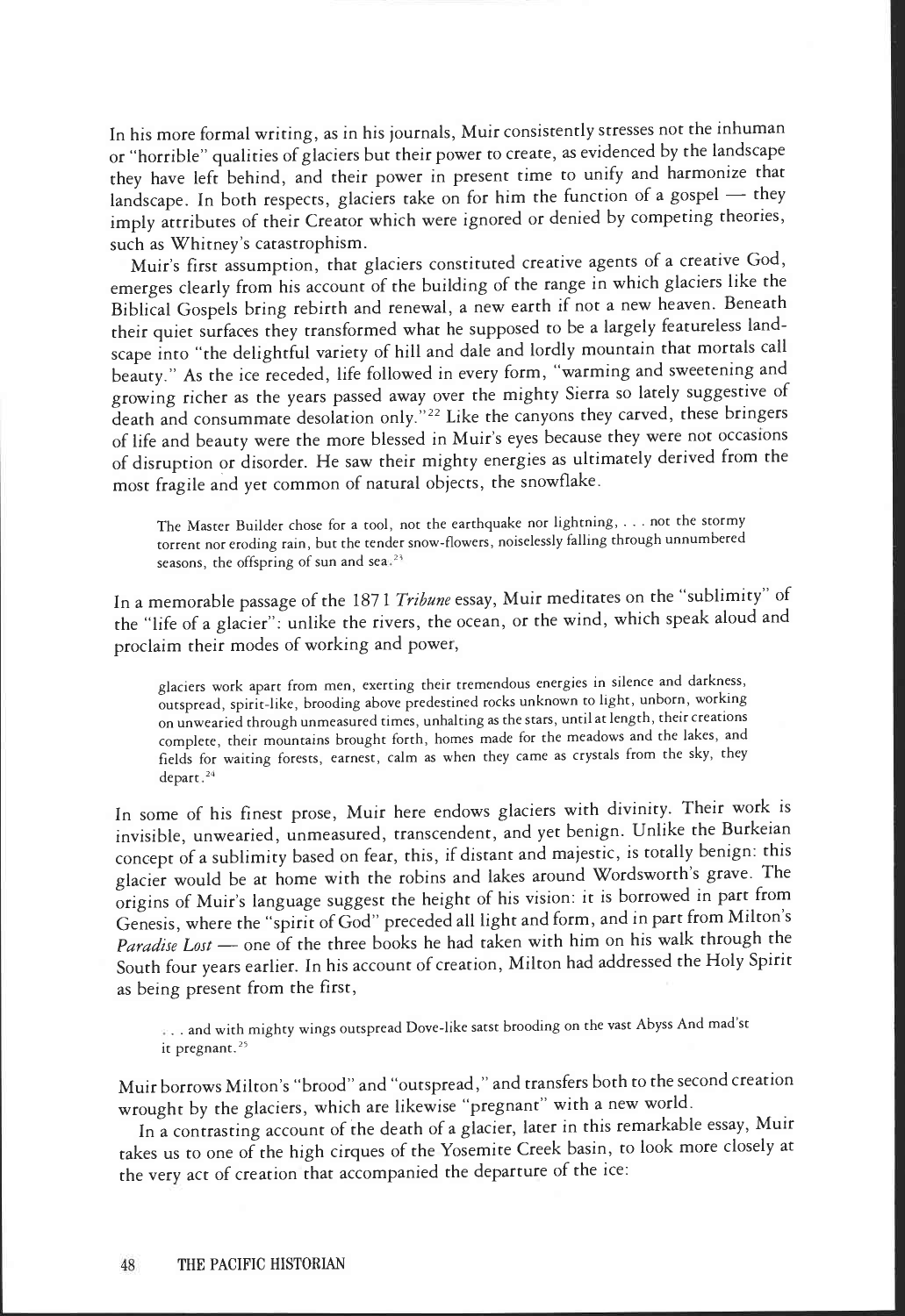Its last work is done, and it dies. The twin lakes are full of pure, green water, and floating masses of snow and broken ice. The domes, perfect in sculpture, gleam in new-born purity, lakes and domes reflecting each other bright as the ice which made them. God's seasons circle on, glad brooks born of the snow and the rain sing in the rocks, and carry sand to the naked lakes, and, in the fullness of time, comes many a chosen plant . . . grasses, and daisies, and blooming shrubs, until lake and meadow growing throughout the season like a flower in Summer, develop to the perfect beauty of today.<sup>26</sup>

We see here the birth of a landscape, couched in a vivid language that again reminds us of the Biblical creation in Genesis. Issuing from the shaping ice in gleaming, essential purity, the naked landscape is clothed first by soil and then by life. One senses here that for Muir the sanctity of the high Sierra landscape proceeded from the temporal proximity of God: the nearness of Creation itself in time. He implicitly rejects the thundering, threatening Jehovah of the Old Testament, who spoke to Job out of the whirlwind, and instead hears his glaciers speak of the comprehensible God of the New Testament, of the "mild gentle beautiful." Here, then, we see one sort of "glad tidings" brought by a "glacier gospel": tidings of a working, building God who through these silent instruments brings forth beauty and order in the fullness of time.

A second attribute of glaciers, as Muir envisioned them, emerges from the landscape they left behind them: their power to reveal the essential harmony of the natural world. Most people, he believed, failed to recognize the true order of a mountain landscape. At best, he wrote in an ironic moment, they perceived "that kind of natural harmony which we commonly call confusion."27 Looking with a "glacial eye," however, we see the essential harmony beneath such apparent disorder, and learn what Muir recognized as early as 1869 as "lessons of unity and interrelation."<sup>28</sup> In the early 1870s glaciers supply the key to his interpretation of the visible landscape. Looking down into Yosemite Valley from his perch at Sunnyside Bench, for example, he amused himself by demonstrating how the angle of sun and shadow on the receding glacial ice led to the present arrangement of terminal and lateral moraines, and in turn to the arrangement of forest trees and even to the course of the river Merced itself. "Thus it appears," he wrote, "that everything here is marching to music, and the harmonies are all so simple and young they are easily apprehended by those who will keep still and listen and look."29 A more famous occasion of such "harmonies" was the sublime spectacle of "snow banners" flying from the great peaks of the crest before a north wind. Such splendor, Muir shows with zest, is the result of a chain of causes: the disposition of shadows on the northern faces of peaks fosters glaciers, which in turn carve the concave bowls that supply the snow for the north wind to shape into snow banners. "It appears," he concludes in a late version of the essay, "that shadows in great part determine not only the form of lofty icy mountains but also those of the snow banners that the wild winds hang on them."3° On another occasion, noting that the general south-west thrust of the glaciers threw up lips and ramps along the southern walls of such canyons as Yosemite, he points out that legged creatures generally appropriate such easy places for their trails. "So extensively," he concludes, "are the movements of men and of animals controlled by the previous movements of certain snow-crystals combined as glaciers."3'

In each case the glacial theory links events and phenomena we would otherwise suppose to be independent. It makes evident Muir's off-quoted observation that "when we try to pick anything out by itself, we find it hitched to everything else in the universe."32 His most important methodological advance in 187 1 may indeed have been to apply this truth to Yosemite Valley itself. When he first sought the Valley's origins, he wrote Mrs. Carr, he considered it an independent entity, an end in itself. "Then I said, 'You are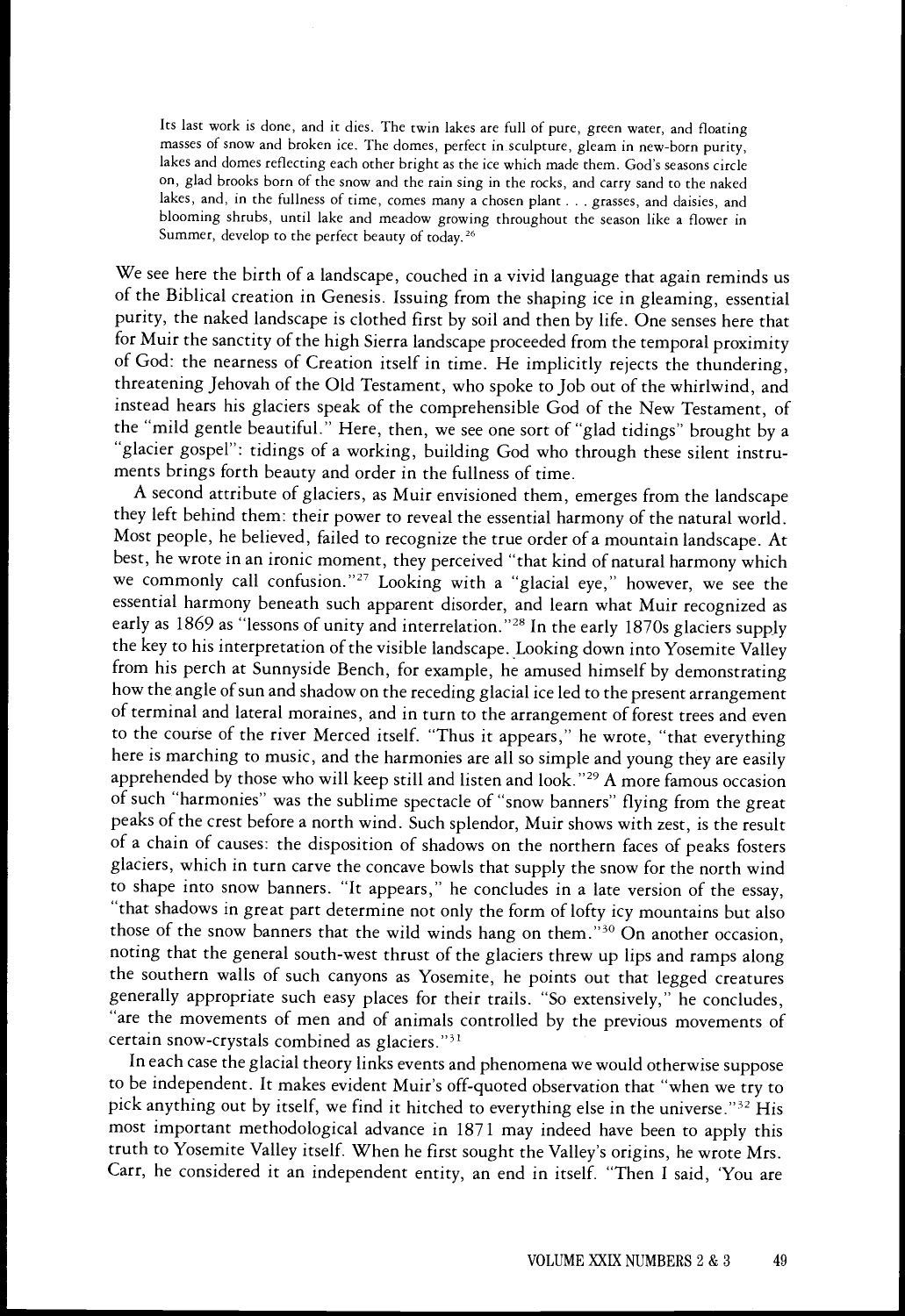attempting what is not possible for you to accomplish. Yosemite is the end of a grand chapter. If you would learn to read it go commence at the beginning." The Valley should not be seen as a sublime but solitary exception, 'full of chaos, uncompanioned and parentless," but as a participant in the general community of causes.<sup>33</sup> The emphasis of Muir's work shifted in 187 1 from the Valley to the tributary glaciers that formed it, the causes of which it was the grand effect. Similar causes had carved, he discovered, at least two other "Yosemites," "sister valleys" in the Sierra, with corresponding features that testify to their common origins.

In this way, by stressing its glacial connections to prior causes, Muir effectively denied the Valley the status of an "exceptional creation." With proper admiration for the grandeur of its mighty but unseen creators - the vanished glaciers - even it could pale into insignificance:

When we walk the pathways of Yosemite glaciers and contemplate their separate works - the mountains they have shaped, the canons they have furrowed, the rocks they have worn, and broken, and scattered in moraines - on reaching Yosemite, instead of being overwhelmed as at first with its uncompared magnitude, we ask, Is this all? wondering that so mighty a concentration of energy did not find yet grander expression.''

A second characteristic of the "glacial gospel," from Muir's point of view, was thus that it restored a moral connection to such single wonders as the Valley, rendering them comprehensible effects of a comprehensible cause, and thus restoring implicitly to the Creator the attributes of openness, accessibility, and, by implication, love. Muir's objection to such catastrophic theories of the Valley's origins as Josiah Whitney's was moral as well as evidential: random and unique, a catastrophe carried with it the implication that God is inscrutable and even chaotic. Not so, Muir insisted: "God is living and working, working like a human being by human methods and though essentially always unsearchable and infinite yet writing passages that we can understand and coming within the range of our sympathies."35 God is connected by such means as glaciers to us and to all his creation.

Viewed in these ways, as agents of a second creation and bringers of harmony and connection, glaciers might well supply the content of a "gospel," but Muir's writings in 1871 suggest as well that he conceived them within the form of a gospel, to be approached through the "reading" or interpretation of a text. We are apt to forget that the vivid description, quoted above, of the death of a glacier was written before he discovered his first live Sierran glacier, and that it was thus the product of interpretation - imagination guided by observation and inference. Later in his life Muir would gratefully visit the great ice-streams of the world, in Alaska, the Alps, and the Himalayas, but at this time, unlike his European contemporaries Tyndall and Agassiz, his subjects were glaciers that no longer existed; his principal work was historical. He repeatedly emphasizes the creativity of this work by referring to the glacial record as if it were a text, "graven" on the landscape, which he is qualified to read and interpret. A glimpse of Yosemite Valley in the summer of 1869, for example, prompted him to write: "a grand page spread here and I would gladly give my life to be able to read it." When he revised this passage for publication, years later, he sharpened the metaphor: "a grand page of mountain manuscript."<sup>36</sup> Elsewhere at this time he speaks of glacial "inscriptions," "blurred sheets of glacial writing," "glacial manuscript," "glacial characters" and, appropriately, "historic lithographs" left by a vanished glacier. As he sets out on an exploration of the Yosemite creek basin, he is "confident" that there is "a writing for me somewhere on the rock."37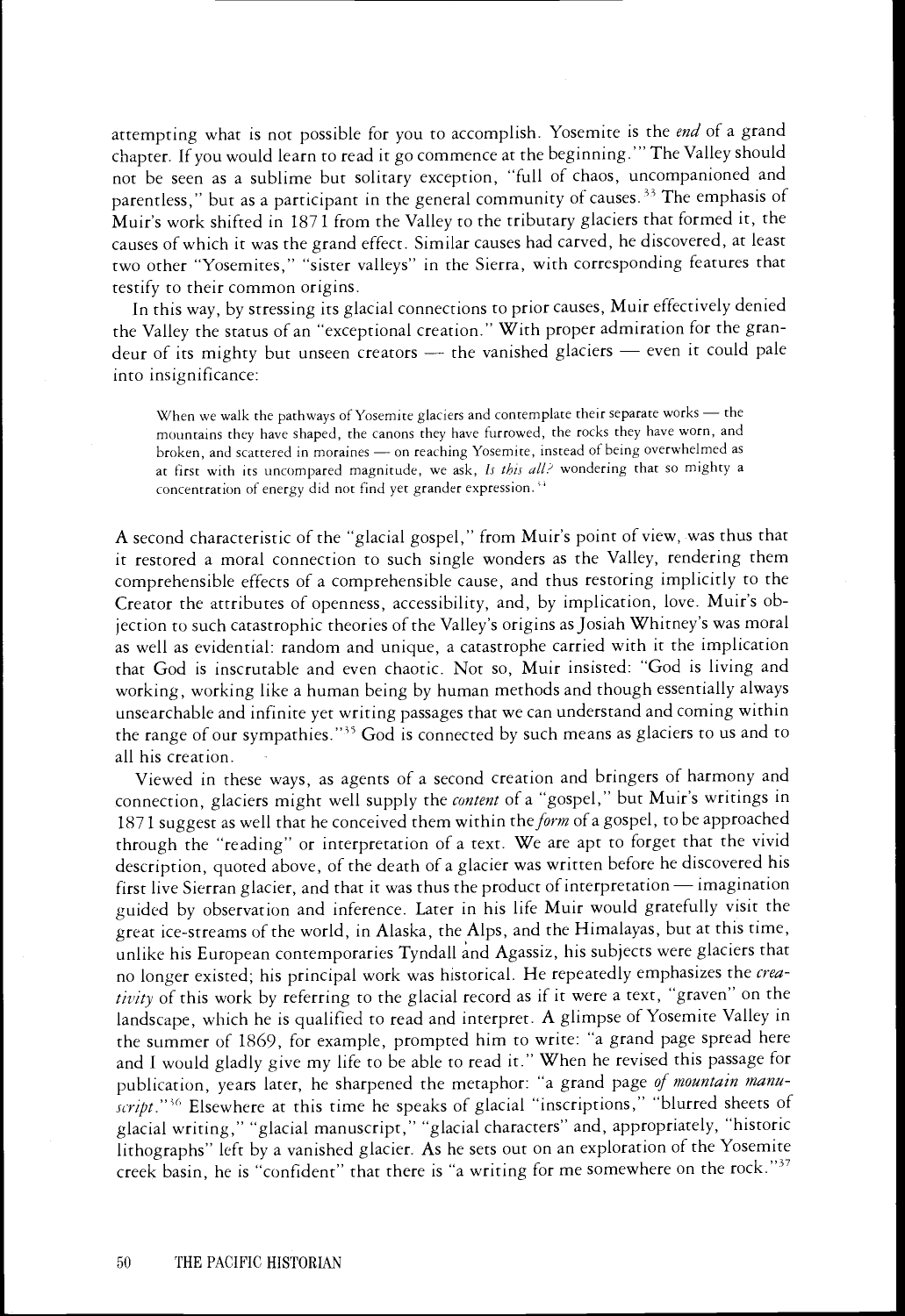To his mother he writes of "finding many a mountain page glorious with the writing of God and in characters that any earnest eye could read."<sup>38</sup> The Tribune article of December, 1871, is built around the metaphor of landscape as book: "In this condition," he writes, referring to a weather-worn volume he had found in the forest, "is the great open book of Yosemite glaciers today: its granite pages have been torn and blurred by the same storms that wasted the castaway book."<sup>39</sup>

Muir sometimes tempts us, as he did his fashionable acquaintances in Oakland, to regard him as a natural, untutored genius, self-exiled from the intellectual culture of his age. Here, however, he works, typically, within a tradition closely associated with two of the formative intellectual forces in his life - natural science and evangelical Protestantism. The metaphor of nature-as-book, which he applies with such frequency to the glacial landscape of Yosemite, is at least as old as the middle ages.<sup>40</sup> Galileo had employed it, as had the poet Milton, and in Muir's own century he knew it in the works of the New England transcendentalists, of Charles Darwin, and very probably the lectures of his professor, Ezra Carr, who (he remembered) had laid the "great book of Nature" before him.<sup>41</sup> The metaphor implies that nature is a book, written by God for human understanding, and that it stands beside and supplements that other divinely inspired book of revealed truth, the Bible. The seventeenth-century divine, Sir Thomas Browne, wrote, for example, of the "two bookes from whence I collect my divinity - besides the written one of God, another of his servant Nature, that universal and publick Manuscript, that lies expans'd unto the eyes of all."42 Although Muir had used this metaphor sparingly in earlier writings, the assumption behind it — that landscape is a second gospel written by God - applied with obvious and peculiar force to the Yosemite region and to the interpretation of the traces left by the departed glaciers. It requires little metaphor to see glacial striae, rock forms, and moraines, as a text, open to those qualified to read it. On at least two occasions Muir carried the traditional metaphor to its logical extreme, describing glaciers as writing instruments. In his journal for 1872, "glaciers, avalanches, and torrents" became the "pens with which Nature produces written characters most like our own."43 In a letter to his mother the previous November he compared the glaciers of Yosemite to the pens, not of Nature, but of God. Yosemite, he wrote, is

... one chapter of a great mountain book written by the same pen of ice which the Lord long ago passed over every page of our great Sierra Nevadas. I know how Yosemite and all the other valleys of these magnificent mountains were made, and the next year or two of my life will be occupied chiefly in writing their history in a human book - a glorious subject, which God help me preach aright.<sup>44</sup>

The movement of thought is swift and sure, from God's book to his own  $-$  which later in the letter he calls his "mountain gospel" - and then to his new vocation, that of a preacher of this "glorious subject."

To preach the "gospel" of God's wilderness in fact remained Muir's vocation, and it does not seem far-fetched to suppose that one of his great personal achievements during these first Yosemite years was this perception of himself as an interpreter and preacher of the second gospel, the book of nature. If Muir had never come to Yosemite, if he had followed Humboldt to the Amazon as he had planned, he would still, no doubt, have become a naturalist. What is striking about his situation in Yosemite, however, is the clarity with which its glaciated landscape put the ancient metaphor into practice, allowing and indeed encouraging Muir to adopt the role of an evangelist reading the texts gospels - left by the vanished ice. As he sought the "writing" on the rocks he was at the same time a scientist, a colleague of Agassiz and Tyndall, and a reader of the gospel,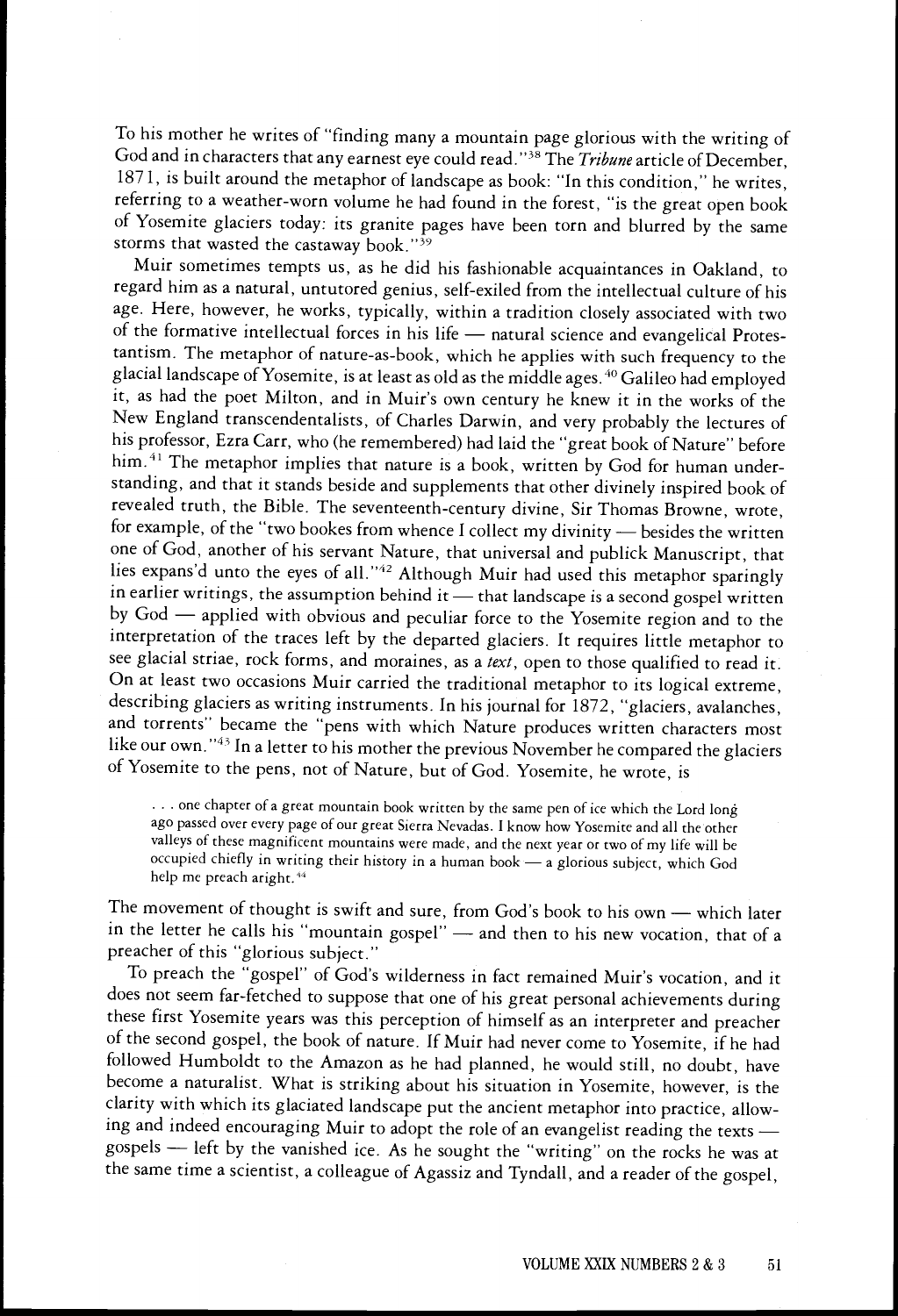a preacher like his father. The ancient glaciers' gift to the young John Muir, then, may have been a vision of his true vocation: an evangelist of God's wilderness.

As reader of the glacial gospel, furthermore, Muir may have clarified his relationship to his father, also a preacher, also profoundly committed to the word of God in Scripture. The letter to his mother, quoted above, may have been intended as well for his father  $$ a reminder of their mutual dedication to the ministry of the Word and a defense of Muir's very different text, the "book" of the glaciers. Muir had no doubt heard his father warn against this heresy, and insist that the book of Nature was no substitute for Scripture. In a letter written in 1874, Daniel Muir repeated that warning, urging his son to give up the things of this world, to burn his book, and to return to the revealed Gospel. "You cannot warm the heart of the Saint of God," he wrote, "with your cold icy topped mountains. 0 my dear son, come away from them to the spirit of God and his Holy Word."45

No answer to this appeal survives. It would not be surprising if by 1874 John Muir had given up hope of communicating his views to his father, although such remonstrances as this must have given him pain. The answer he might well have given, however, is written nowhere more clearly than in his Yosemite glacier writings, and in the vision they present of the ancient glaciers. As agents of rebirth, as bringers of visible connection to the disparate parts of the landscape, and above all as the sublime writing instruments of a loving God, these vanished streams of ice were yet another incarnation of what his father knew as "the spirit of God and his Holy Word." As John Muir put it to Mrs. Cart, "ice is only another form of terrestrial love."

## NOTES:

1. Linnie Marsh Wolfe, Son of the Wilderness: The Life of John Muir (Madison: University of Wisconsin Press, 1945), P. 264. For their expert assistance in preparing the following essay, I should like to thank Dr. Ronald Limbaugh and Ms. Kirsten Lewis of the Holt-Atherton Center for Western Studies, and Ms. Mary Vocelka, Librarian, Yosemite National Park.

2. See Wordsworth's Descriptive Sketches, lines 366 ff. (1893); Shelley's "Mont Blanc," lines 100-101; Mary Shelley, Frankenstein (New York: New American Library, 1965), p. 202. The category Muir rejects is that of the "sublime," the fearful associations of which survive in such recent works as Fred Hoyle's The Ultimate Human Catastrophe (New York: Continuum, 1981).

On the Disciples' distinction between the Gospel and the Law, see Alexander Campbell's "Sermon, Delivered before the Redstone Baptist Association, . . , on the 1st ofSeptember, 1816," in Selina Huntington Campbell, Home Life and Reminiscences of Alexander Campbell (St. Louis: John Burns, 1882), p. 191 ff.

4. On Muir's work with Carr, see Wolfe, p. 76. In The Story of My Boyhood and Youth (Madison: University of Wisconsin Press, 1965) Muir points out that Fountain Lake, near their first home, lay next to a "glacier meadow," p. 51, and gives an explanation of nearby glacial "kettles," p. 80.

5. Exodus 2:22; John Muir, A Thousand Mile Walk to the Gulf (Dunwoody, GA: Norman Berg, n.d.), p. 58.

6. John Muir, My First Summer in the Sierra (Boston: Houghton Mifflin, 1979), pp. 100-101.

My First Summer, p. 110. See also pp. 197, 208. As Limbaugh points out to me, the journals of 1869 are lost; the earliest manuscripts that survive were transcribed perhaps as many as eighteen years later, and these in turn were thoroughly revised for the published version of My First Summer in the Sierra in 1911. For one such revision, see the entry cited on P. 15.

8. Joseph Le Conte, A Journal of Ramblings Through the High Sierra of California (New York: Ballantine, 1971), p. 64.

9. William Frederic Badè, The Life and Letters of John Muir (Boston: Houghton Mifflin, 1924), I. 294-95. 10. Badè, I. 299, 319.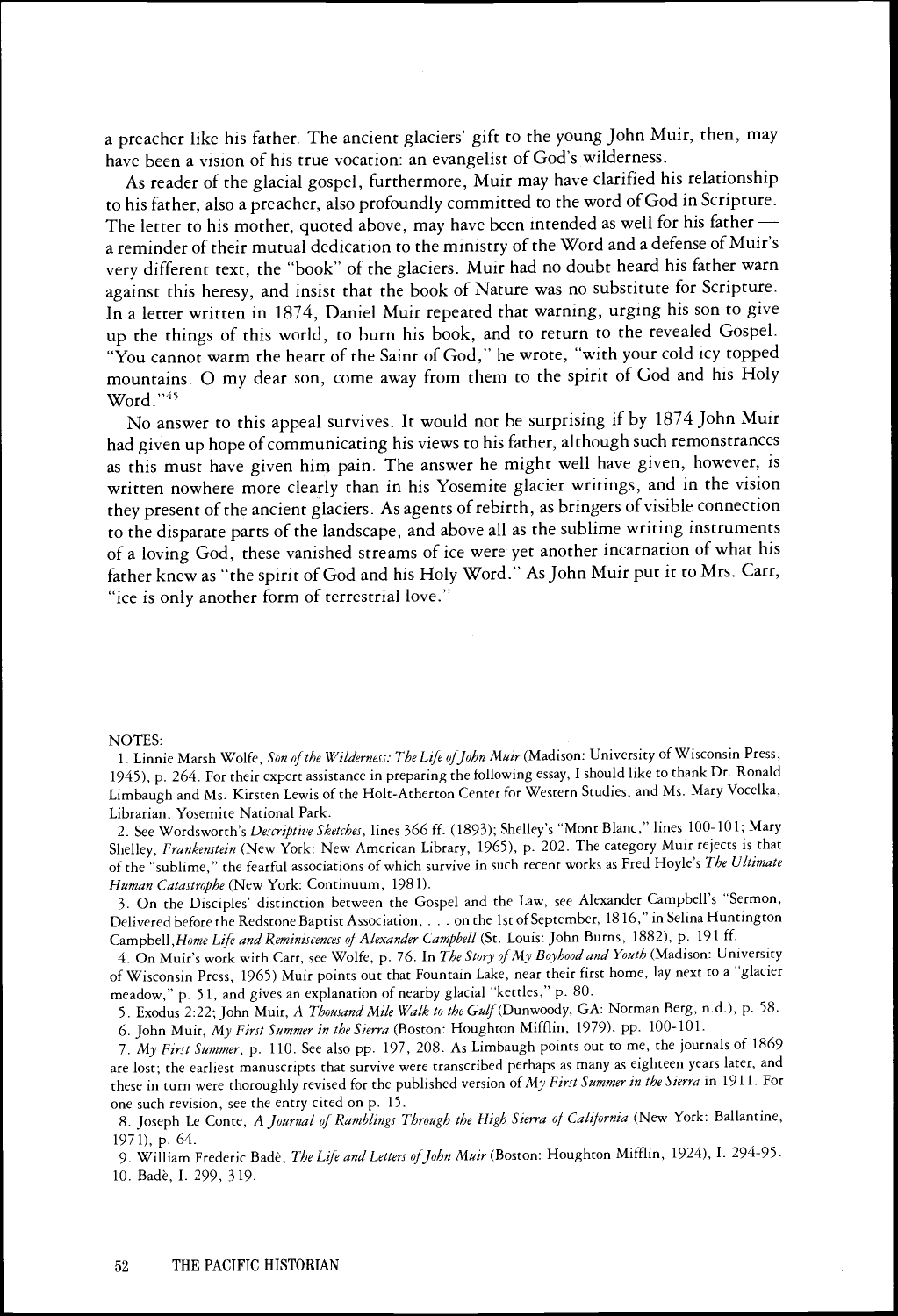11. Linnie Marsh Wolfe, John of the Mountains: Unpublished Journals of John Muir (Madison: University of Wisconsin Press, 1938) p. 108; Overland Monthly, 10, (August, 1873), p. 151; Badè, I. 293.

12 Bade, I, 300

13. Wolfe, Journals, p. 86. For Tydall's use of mathematics, see his Glaciers of the Alps (London: Longmans, 1906), esp. "Pressure Theory," p. 346 ff.

14. Muir's scornful references to the "crash of worlds" may echo a quotation Whitney had used in the following passage from his Geology of California (1865), which describes the imagined splitting of Half Dome: "the lost half having gone down in what may truly be said to have been 'the wreck of matter and the crash of worlds."" Cited in Badè, I. 275.

15. Badè, I, 300-301.

16 See, for example, Muir's vision of the ancient glaciers during his exploration of the Tuolumne Canyon in 1871 (Overland Monthly, 10, August 1873, pp. 142-143) and in Yosemite Valley (Journals, p. 59). He comments on the imagination in his journal for September, 1875 (Journals, p. 226).

17. Cited in John Muir. To Yosemite and Beyond, ed. Robert Engberg and Donald Wesling (Madison: University of Wisconsin Press, 1980), p. 99.

18. Lafayette Houghton Bunnell, Discovery of the Yosemite, 4th ed., (Los Angeles: Gerlicher, 1911), p. 333. 19. Badè, I. 343.

20. See Edward Lurie, Louis Agassiz: A Life in Science (Chicago: University of Chicago Press, 1960), p. 98. 21. Mountains of California, [Full reference, n. 30] pp. 16-17.

22. Bade, I, 266

23."Studies in the Sierra, 1," Overland Monthly, 12, (June, 1874), 393.

- 24. John Muir, "Yosemite Glaciers. The Ice Streams of the Great Valley...," New York Tribune, December
- 5, 1871, p. 8. Reprinted by Engberg and Wesling, p. 80.
- 25. Paradise Lost, I 20-22.
- 26. See Engberg and Wesling, p. 86.
- 27 John Muir Papers, undated fragments 08528.
- 28. Badè, II, 29; My First Summer, p. 240.
- 29. Wolfe Journals, p. 111.
- 30. John Muir, The Mountains of California (Dunwoody, GA: Norman Berg, n.d.), p. 47.
- 31 "Studies in the Sierra, III," Overland Monthly, 13 (July, 1874), 74.
- 32. My First Summer, p. 157.
- 33. Badè, I, 294, 287.
- 34. "Studies in the Sierra, III", p. 79.

John Muir Papers, undated fragment 08514. For the "catastrophism" espoused by Cuvier and Agassiz, see Lurie, pp. 61, 97-100.

- My First Summer, p. 102; see Engberg and Wesling, p. 54, for the earlier version.
- 37. My First Summer, p. 110; Engberg and Wesling, pp. 80-81; Badè, I. 290, 294, 305.

38. Badè, I. 314.

39. Engberg and Wesling, p. 77.

40. On the history of the nature/book metaphor, see Ernest Curtius, European Literature and the Latin Middle Ages, tr. Willard Trask (New York: Harper, 1963), pp. 319 ff.

- 41. See Wolfe, Son of the Wilderness, p. 76.
- 42. Cited in Curtius, p. 323.
- 43. Wolfe, Journals, p. 88.
- 44. Badè, I. 314-15.
- 45. Badè, I. 21.